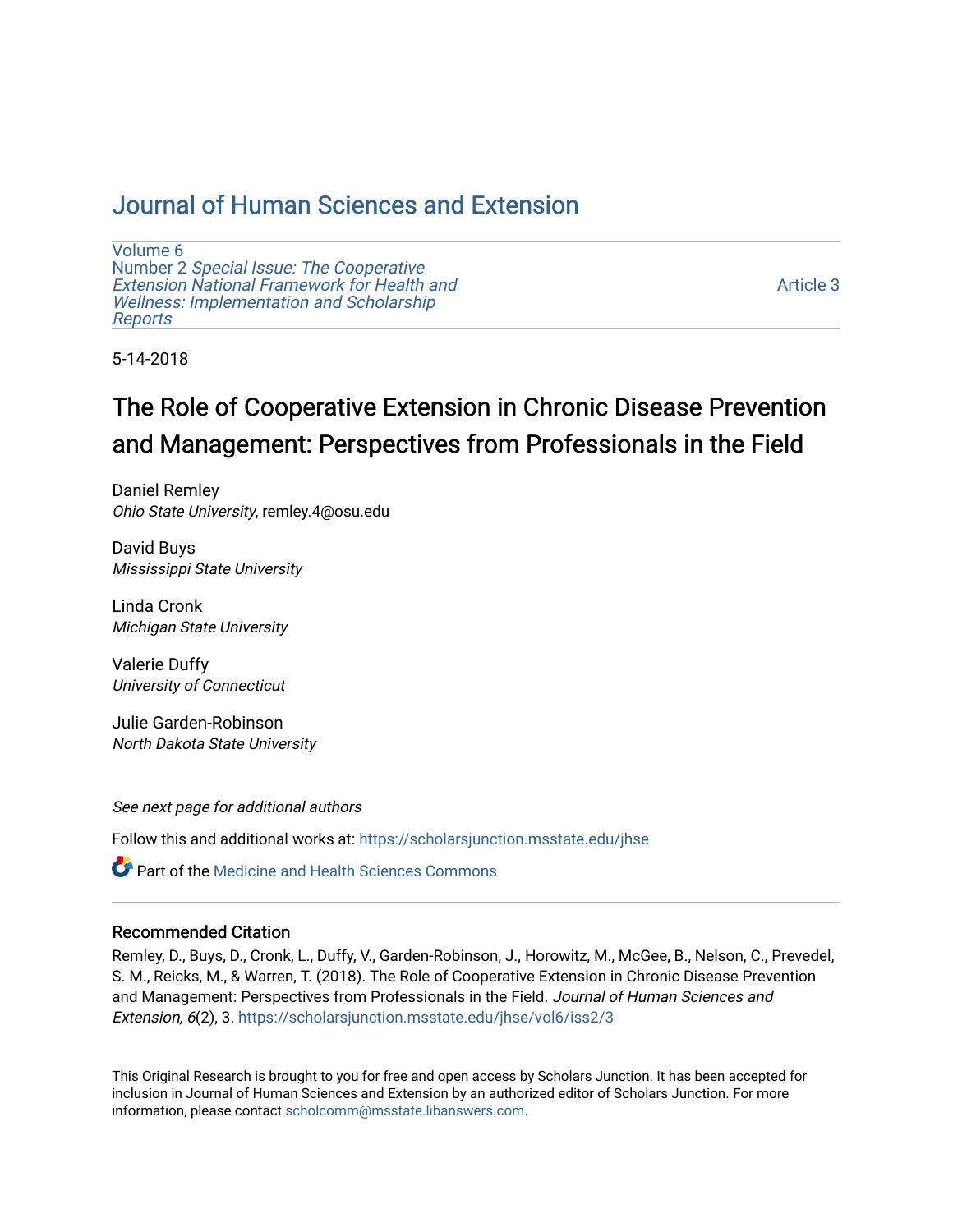## The Role of Cooperative Extension in Chronic Disease Prevention and Management: Perspectives from Professionals in the Field

## Authors

Daniel Remley, David Buys, Linda Cronk, Valerie Duffy, Julie Garden-Robinson, Marcel Horowitz, Bernestine McGee, Cindy Nelson, Suzanne M. Prevedel, Marla Reicks, and Tamara Warren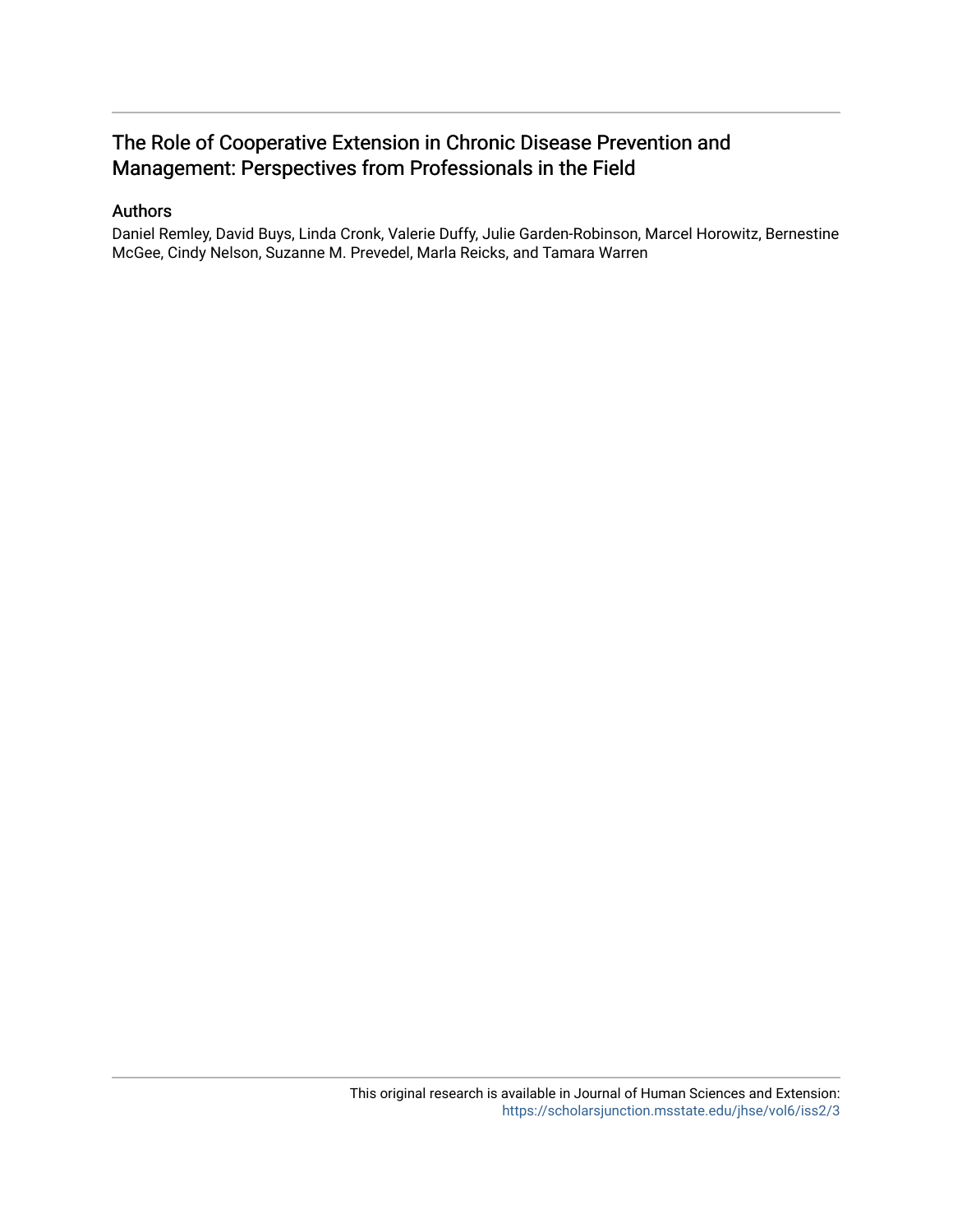## **The Role of Cooperative Extension in Chronic Disease Prevention and Management: Perspectives from Professionals in the Field**

**Daniel Remley** *The Ohio State University*

**David Buys** *Mississippi State University*

**Linda Cronk** *Michigan State University*

**Valerie Duffy** *University of Connecticut*

**Julie Garden-Robinson** *North Dakota State University*

> **Marcel Horowitz** *University of California*

## **Bernestine McGee** *Southern University A&M College*

**Cindy Nelson Suzanne M. Prevedel** *Utah State University*

**Marla Reicks** *University of Minnesota*

# **Tamara Warren**

*Alabama Agricultural and Mechanical University*

Direct correspondence to Daniel Remley at Remley.4@osu.edu

Journal of Human Sciences and Extension Volume 6, Number 2, 2018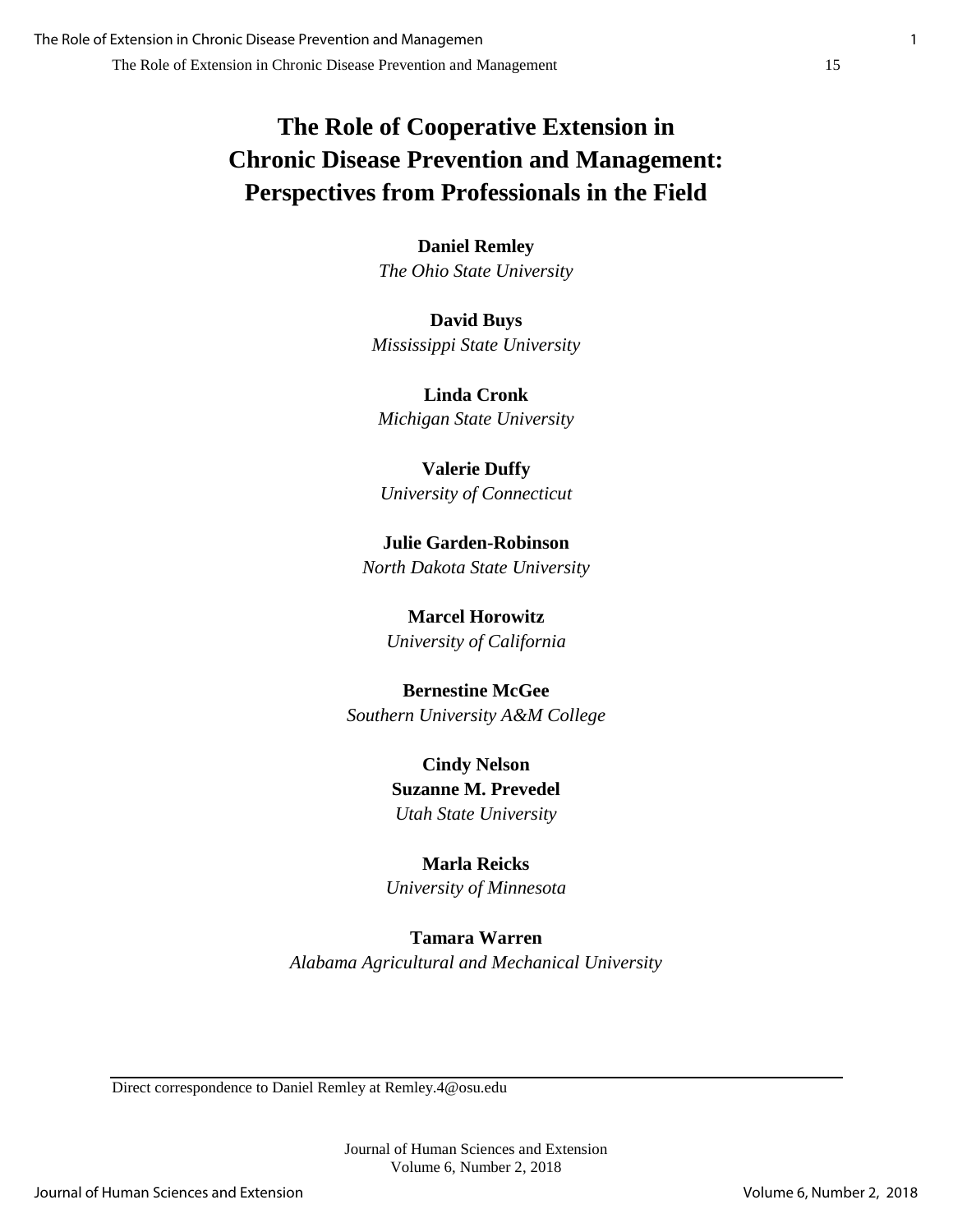*Chronic diseases are strongly associated with premature death and increased health care costs. Nearly half of American adults report they have one or more chronic health conditions. Cooperative Extension is calling for refocus to refine and align with broader efforts to promote public health by supporting the prevention and management of chronic disease. The success of this refocus is dependent on a shared vision between funding agencies, stakeholders, and Extension. As part of developing this shared vision, the Chronic Disease Health Implementation Team surveyed 152 Extension administrators, faculty, and Extension Agents/Educators to determine their perception of the role of Extension in chronic disease prevention and management in the next century. Respondents answered the open-ended question, "What role should Cooperative Extension have in working to reduce chronic diseases in America for the next 10, 25, and 100 years?" Analysis with grounded theory identified three themes. The respondents perceived the role of Extension professionals as educators and collaborators in chronic disease prevention and management who focus on influencing individuals and environments. As educators, Extension should deliver evidence-based programs to communicate, inform, facilitate, and teach. As collaborators, Extension should facilitate and nurture partnerships to effect changes in chronic disease prevention and management at individual, family, and community levels*.

*Keywords:* chronic disease prevention and management, Cooperative Extension, Extension, public health, family and consumer sciences, socio-ecological theory, Health and Wellness Framework, Extension Committee for Organization and Policy, ECOP Action Teams, nutrition

## **Background**

Chronic diseases are strongly associated with premature death, increased health care costs, and lost productivity (Centers for Disease Control and Prevention, 2017). As of 2012, about half of all adults—117 million people—had one or more chronic health conditions and one in four adults had two or more chronic health conditions (Ward, Schiller, & Goodman, 2014). Eightysix percent of the nation's \$2.7 trillion annual health care expenditures are for people with chronic and mental health conditions (Gerteis et al., 2014). The goals of chronic disease prevention and management are to prevent disease occurrence, delay the onset Cof disease and disability, lessen the severity of disease, and improve the health-related quality and duration of an individual's life (Doll, 1985). Prevention efforts traditionally involve interventions performed before the clinical onset of disease or early in the course of disease, while management efforts may occur later in the disease course and are often focused on reducing the undesired consequences of diseases (McKenna & Collins, 2010). The U.S. Department of Health and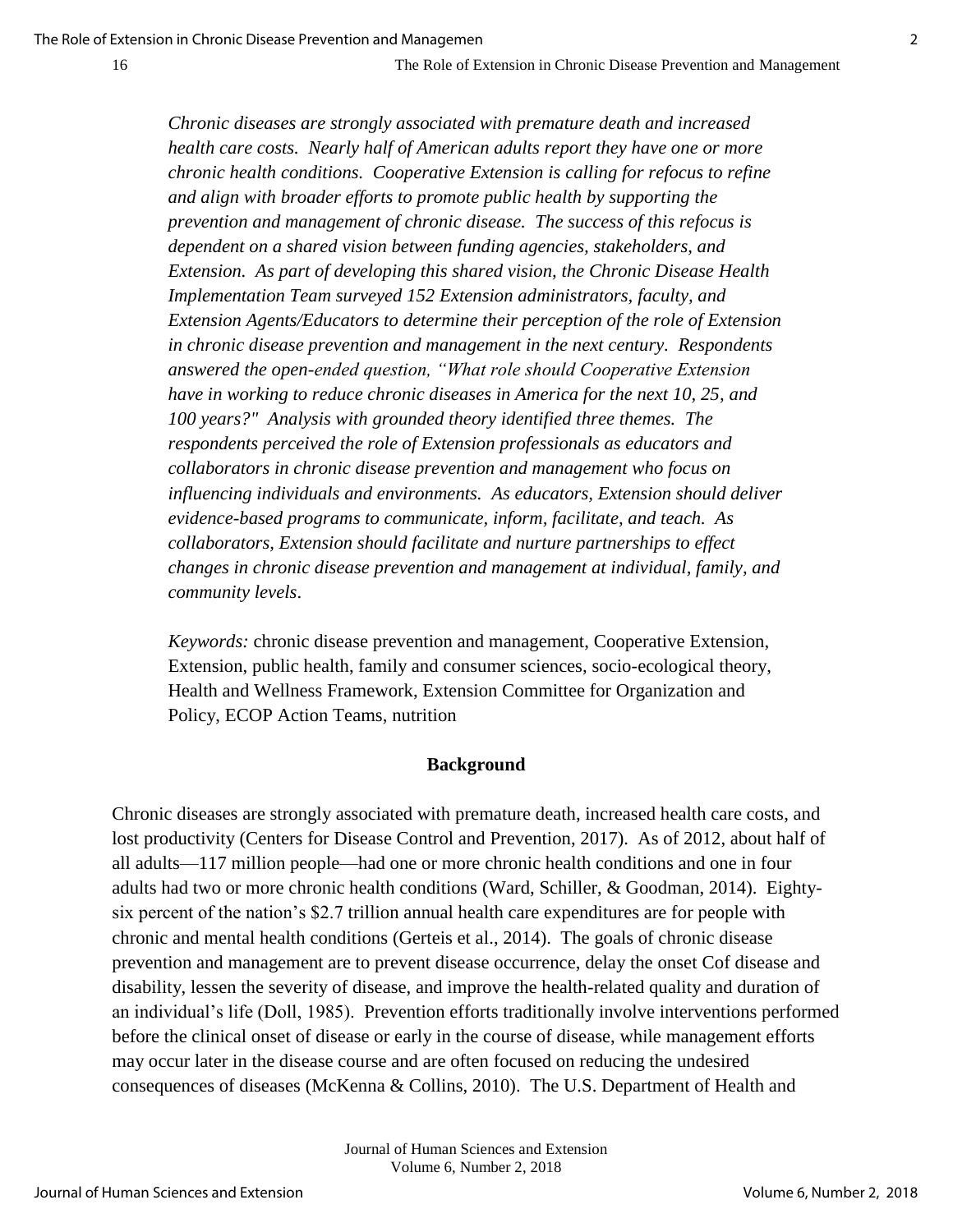Human Services published Healthy People 2020 that focuses on reducing preventable death and injury and includes ambitious, quantifiable objectives to achieve national health promotion and disease prevention goals for the United States within a 10-year period (U.S. Department of Health and Human Services, Office of Disease Prevention and Health Promotion, 2010).

Successful community prevention efforts have been guided by ecological models (e.g., Bronfenbrenner, 1979), which recognizes the multifaceted influences on behaviors associated with chronic disease. For interventions to be relevant, socio-ecological theory suggests targeting not only individuals, but their socio-environmental "upstream" influences, including social networks, organizations, communities, and policies. Cooperative Extension (Extension) believes that its focus of addressing health should be refined and better aligned with these broader efforts to promote public health, prevent and manage chronic disease (Braun et al., 2014). The local presence of Extension in states and counties throughout the nation position it to play an important role in efforts to address chronic disease prevention and management.

## *The Cooperative Extension National Framework for Health and Wellness*

In 2014, the Extension Committee on Organization and Policy (ECOP) released Cooperative Extension's National Framework for Health and Wellness (Braun et al., 2014) based on the socio-ecological model (Bronfenbrenner, 1979), which described the priority areas for Extension in health promotion. The framework represents the relationships among individual, community, and societal factors that influence individuals' attitudes, beliefs, behaviors, and choices within the context of where they live and work, as well as the social and cultural norms such as economics, educational and social policies, and inequalities. With this backdrop, the overall goal of the Health and Wellness Framework is to increase the number of Americans healthy at every stage of life. Aligning with the socio-ecological model, Extension should work in the domains of health literacy, health insurance literacy, positive youth development for health, chronic disease prevention and management, and health policy issues education to ultimately create healthy and safe environments and promote healthy and safe choices. In doing this, the Framework for Health and Wellness suggests that "Extension can do for the nation's health what it did for American agriculture" (Braun et al., 2014, p. 2).

## **Purpose**

To further refine the role of Extension in addressing health and wellness, ECOP commissioned Health Action Teams around the five domains of health literacy, health insurance literacy, positive youth development for health, chronic disease prevention and management, and health policy issues education. Each team was charged with assessing and evaluating how Extension should and can be at work to improve the health of Americans in these domains. The purpose of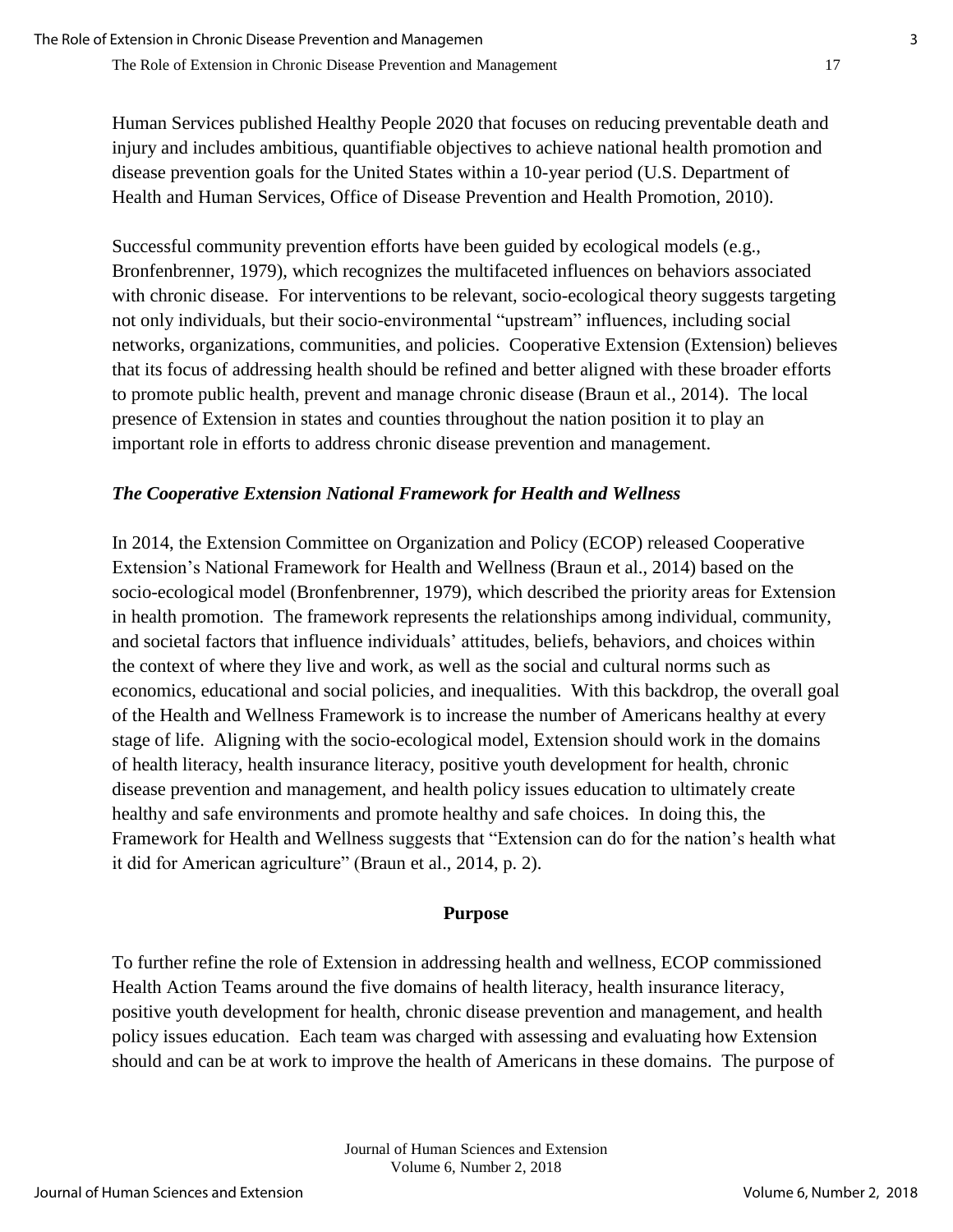this report is to describe the work on the domain of Chronic Disease Prevention and Management (CDPM) Action Team.

The success of Extension in health promotion and, specifically, chronic disease prevention and management is dependent on a shared vision among funding agencies and other stakeholders, Extension administrators, specialists, faculty, agents, educators, and clients. We sought to describe one aspect of that shared vision and report on how Extension specialists, faculty, and agents/educators perceive the role of Extension in CDPM in the next century.

## **Methods**

The qualitative data presented in this paper are drawn from an environmental scan conducted by the ECOP's CDPM Action Team in 2016. Extension administrators, faculty, and agents/educators were recruited to provide feedback on CDPM-related curricula, projects, programs, partnerships, and barriers to action. The purpose of the environmental scan was to identify information needs, seek that information, and implement it (Choo, 2001).

The team followed Albright's (2004) five-step process in completing the environmental scan: (1) identify the environmental scanning needs, (2) gather the information, (3) analyze the environment, (4) communicate the results, and (5) make informed decisions. A snowball sampling strategy was used to distribute electronic surveys nationally to Extension Educators who had a Family and Consumer Sciences or Health Sciences focus. Surveys were initially distributed to state Extension program leaders who then distributed them within their states. Online survey responses were obtained from 152 Family and Consumer Science/Health Sciences Extension professionals throughout the United States, providing information about 71 programs in 17 states. Twenty-eight individuals completed the personal information question which was at the end of the survey. Of those 28 who provided responses to the personal information questions, most were female (93%), between the ages of 30-64 (82%), split between specialists (54%) and agents/educators (46%), and represented county (50%) and statewide/regional positions (50%).

In the environmental scan, respondents were asked to provide information about current Extension programs within their states that focused on preventing or managing chronic disease(s). In addition, respondents were asked the open-ended question, "What role should Cooperative Extension have in working to reduce chronic diseases in America for the next 10, 25, and 100 years?" One hundred-one (66.4%) individuals responded to this question about Extension's future.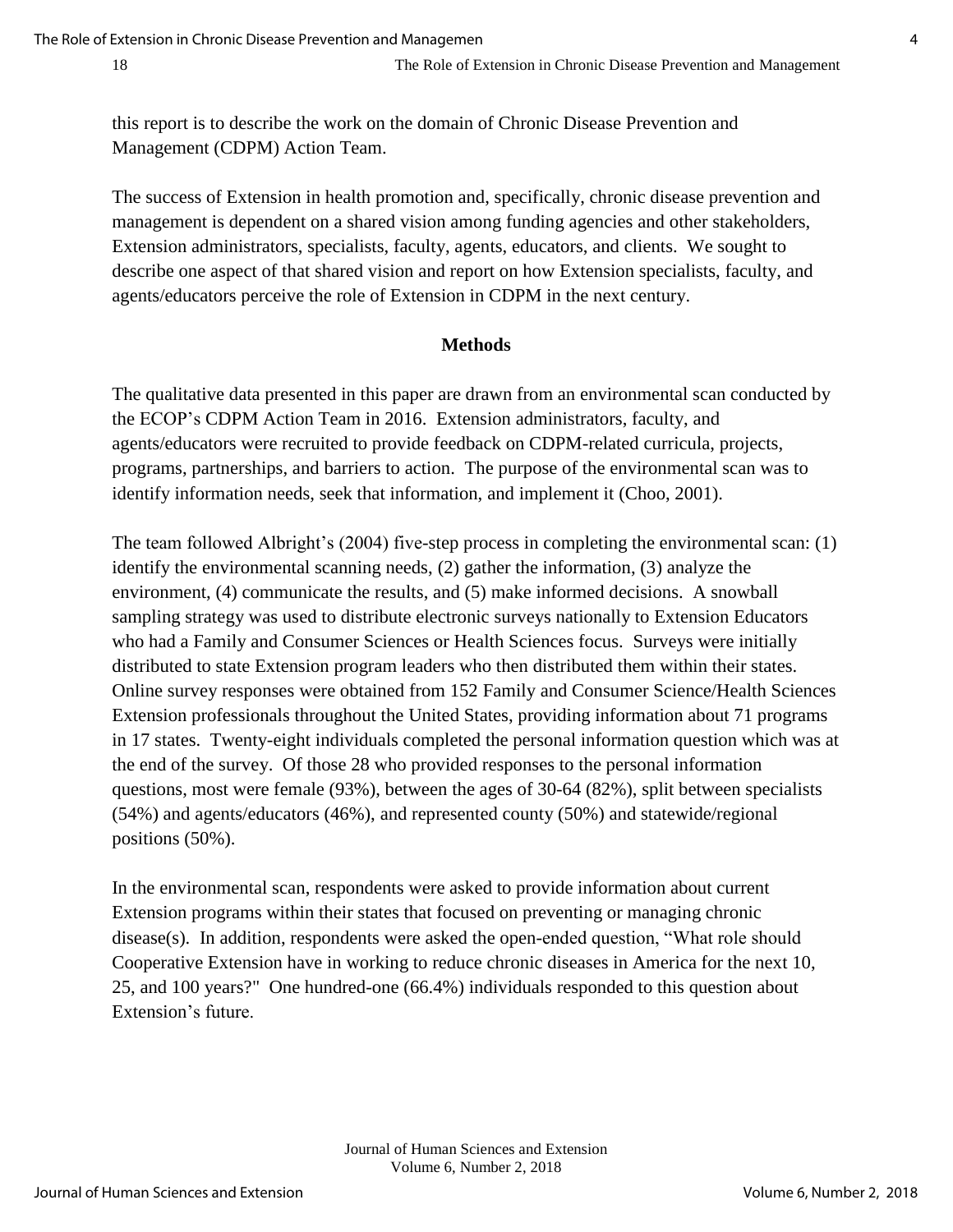#### **Analysis**

Qualitative methods allow for a naturalistic approach to the research subject, situating the researcher inside the world of the research participant (Denzin & Lincoln, 2011). By using qualitative methods, the research team was able to focus closely on the research participants' point of view and their construction of the future role of Extension in chronic disease prevention and management. Qualitative methods allow for greater understanding of phenomena in context but are not necessarily meant to be generalizable to populations (Denzin & Lincoln, 2011).

Using grounded theory, two research assistants coded and analyzed the data through memo writing and initial, focused, and selective coding phases (Charmaz, 2006; Corbin & Strauss, 1990; Flick, 2014). Coders used MAXQDA 12 software for coding. Grounded theory provides procedures and canons for qualitative researchers to understand phenomena and minimize bias (Corbin & Strauss, 1990). An iterative process was used to categorize individual responses into themes and subthemes. Each research assistant separately read the responses and identified a set of overall themes and subthemes. The research assistants then convened to agree upon a common set of themes and subthemes. The responses again were re-read separately by the researchers and categorized into the agreed-upon themes and subthemes. Finally, the two research assistants reconvened to build consensus on where responses were categorized. If the research assistants could not come to an agreement upon the theme to which a response belonged, a third research assistant would break the tie.

#### **Results**

The following themes emerged from the coding and analysis processes: (1) the traditional Extension role, (2) focus on "systems," and (3) leveraging the assets of the Land-grant System.

## **Themes**

**Theme 1: The traditional Extension role.** The first theme that emerged was that the role of Cooperative Extension in addressing CDPM should be the traditional role of local, interpersonal education and collaboration. As educators/agents, Extension should deliver evidence- or research-based programs in order to communicate, inform, facilitate, and teach about CDPM.

An exemplar quote from a respondent was:

I think that Extension should have the same role it has always had – educating citizens about living healthy lives. We do this through involvement in research, utilizing evidence-based curriculum, being embedded in communities, identifying needs, building partnerships, and fostering relationships.

> Journal of Human Sciences and Extension Volume 6, Number 2, 2018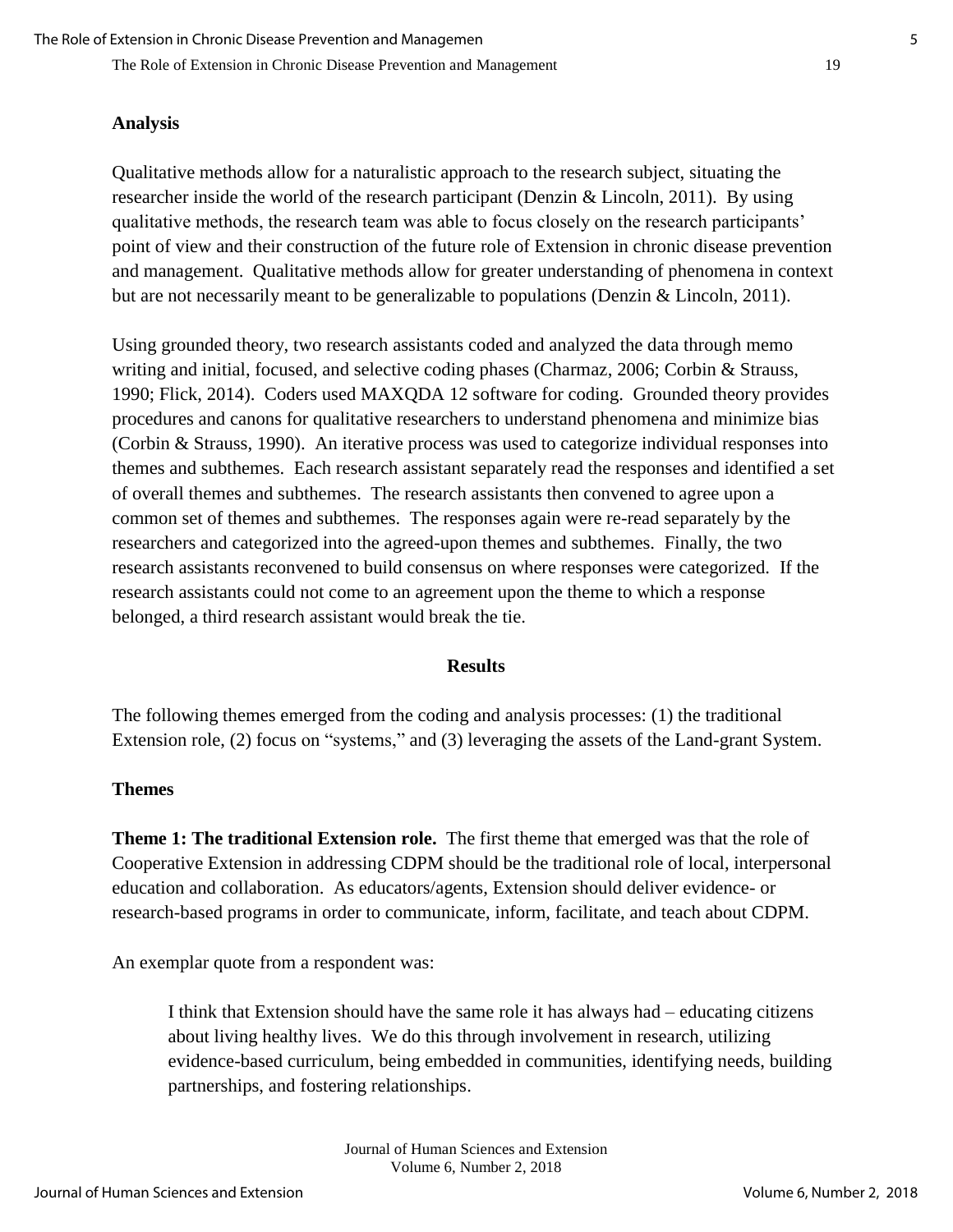Additionally, as collaborators, Extension should encourage and develop community partnerships to address CDPM and to effect changes at the individual, family, and community levels. This will involve connecting with content experts who may be embedded in the healthcare system. Another role will be to link healthcare providers to other social service providers to better address the social determinants of health. One respondent said, "Extension should play a lead role with other public health and prevention health stakeholders. This work must be collaborative to have the reach and impact that is needed."

Another response was:

I think Cooperative Extension should continue working in collaborative relationships with various agencies to promote health and wellness and to continue to encourage healthful living. Helping others by teaching about nutritious food, healthful ways of food preparation, and the importance of physical exercise is going to continue to be needed far into the future.

Other terms used by respondents that described Extension's role included:

- Educator: programs, communicate, inform, facilitate, and teaching.
- Collaborator: partner, partnership, link, contributing, participate, bridge, and foster.

**Theme 2: Focus on "systems."** A systems focus might involve partnering with or providing education to organizations that can influence socio-ecological determinants of health. Examples of these activities might include educating food service directors about smarter lunchroom concepts, coaching food pantry directors to offer healthier selections, promoting walking programs within workplaces, or partnering with city planners on coalitions to improve transportation options to grocery stores.

Quotes from respondents that were representative of this theme included:

I believe Cooperative Extension should be at the forefront of this issue. We should be taking steps to offer chronic disease prevention classes and screening alongside our health departments, partnering with them to extend each other's reach, and building off each other. We should be working with hospitals and doctor's offices to place ourselves where our sick are, and we should be in the workplace where our healthy are to maintain that health. We should have our boots on the ground while we have our voices to the ears of policy makers.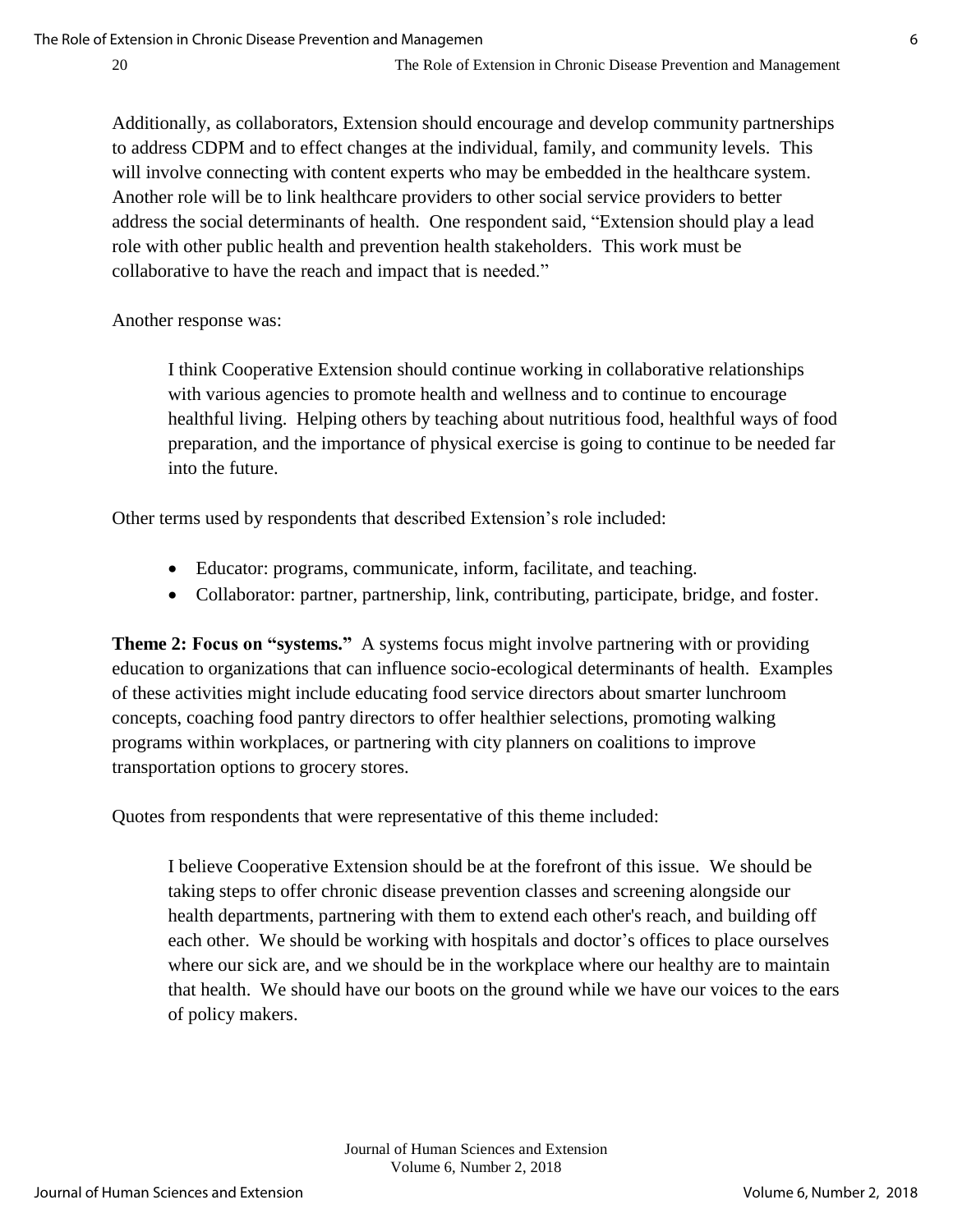and

Clearly focused on prevention, so the focus is on changing health behaviors that will reduce one's risk for the chronic diseases or the effects of the chronic disease. Some of this work could be direct education or work within communities to address their environments and policies that impact chronic disease risk. It could also include work with organizations to help them put in place key changes that will help members/employees of that organization to address factors to reduce their chronic disease risk.

**Theme 3: Leveraging the assets of the Land-grant System.** Extension has a widespread footprint, the ability to reach the underserved, and public trust. In the age of the internet, individuals can access information in an instant. Likewise, anyone can post information that may or may not be evidence-based. Extension can serve as a filter for evidence-based information related to CDPM relevant for each individual's situation.

A quote from a respondent that is representative of theme three was:

Cooperative Extension (CE) has a significant role in chronic disease prevention through educating and connecting Americans to the resources they need to manage their own health. As a trusted source of information, CE can translate the science into understandable information that is helpful as consumers take responsibility for their own health. Likewise, CE can have a significant impact on public health by providing educational resources and programs focused on prevention throughout all stages of life.

Additionally, other respondents perceived that Extension brings assets that are unique to Landgrant institutions. Extension's role in CDPM might include the participation in and interpretation of clinical and field scientific research. Some suggested that Extension is well positioned to address food and health systems, especially with its connection to policymakers, health, and agriculture. Extension also has connection to faculty and staff with expertise in food nutrition and exercise.

Perhaps the best overall summary quote from a respondent was:

Cooperative Extension should play an increasingly significant role in chronic disease prevention and management as health educators and agents of change. We have a long history of providing direct education, and we can and should continue to do that well. We should also move toward delivery of programs that empower clients to be agents of change on matters related to policy, systems, and environments. We are the most qualified and well-prepared agency of all in our states to provide research-based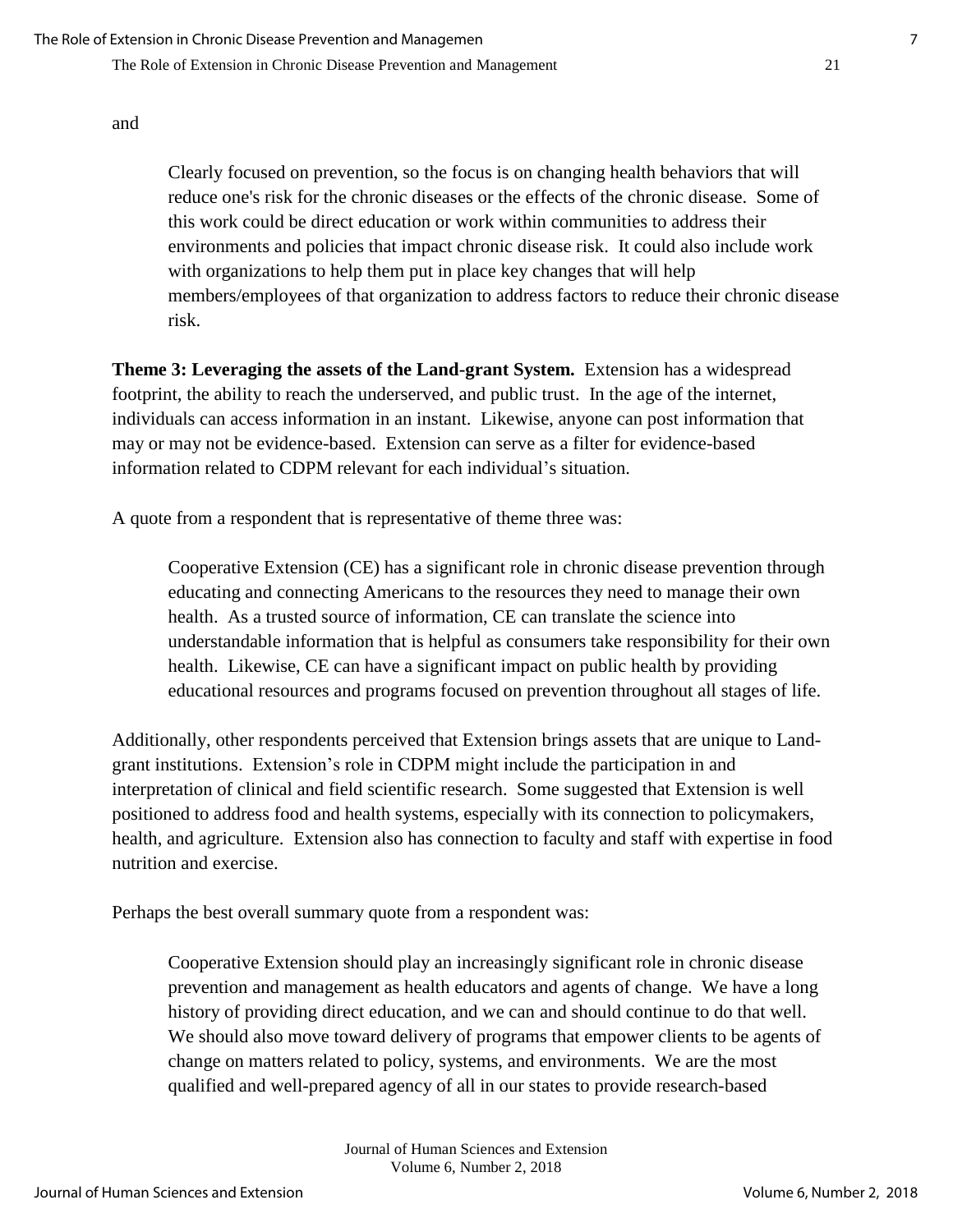education and programming to effect change on health-related outcomes. We must continue to work with researchers to be the preferred partners in translating impactful research.

### **Discussion**

As reflected in analysis of the responses with grounded theory, respondents felt that Extension is well positioned to address chronic disease because of its presence and trust in local communities throughout the nation. Extension educators are seen as skilled educators, facilitators, and collaborators, and therefore can bring together coalitions, provide trainings to organizations, and implement education programs in order to influence socio-ecological determinants of health. Perhaps though, especially in urban centers, Extension is one among many potential providers of health-related information and education and should have a shared vision and understanding of its unique role in addressing chronic disease prevention and management.

Traditionally, as reported by respondents, Extension has a strong history of providing evidencebased programs to individuals. As also suggested by respondents, Extension should be focusing on a systems approach to support individual (behavior) change in conjunction with environmental change to encourage healthy behaviors. This idea aligns with socio-ecological theory that postulates that behaviors are influenced by interpersonal, intrapersonal, organizational, communal, and policy factors. Socio-ecological theory also suggests that these influences are bidirectional. Individuals influence social networks, organizations, communities, and ultimately policies; the influence may also flow the other direction. In both cases, the relationships can be health promoting. Whereas public health work is currently adopting a trickle-down approach of working to influence policy, community, and organizations to impact health behaviors, Extension may be positioned to influence change from the bottom up. As suggested in the best summary quote shown earlier, Extension can "empower clients to be agents of change on matters related to policies, systems, and environments." Empowering clients to be agents of change could be accomplished within traditional Extension programs and added to curricula. Evaluations might capture evidence of change, such as a nutrition class participant asking a corner store owner to carry more produce, a person with diabetes asking a restaurant to provide nutrition information, a citizen going to a school board to advocate for farm-to-school, or a client at a food pantry talking to a volunteer about his or her preferences and needs.

Equipped with assets, partnerships, community reach, and trust, Extension professionals are poised to take greater roles in universities, government, or communities toward health promotion efforts. The visioning effort described in this report illuminated the need to market the skills and assets of Extension professionals as collaborators for change with leaders of public health (e.g., Centers for Disease Control and Prevention), hospital organizations, and other entities at the state and national level so that its vision and niche are understood.

> Journal of Human Sciences and Extension Volume 6, Number 2, 2018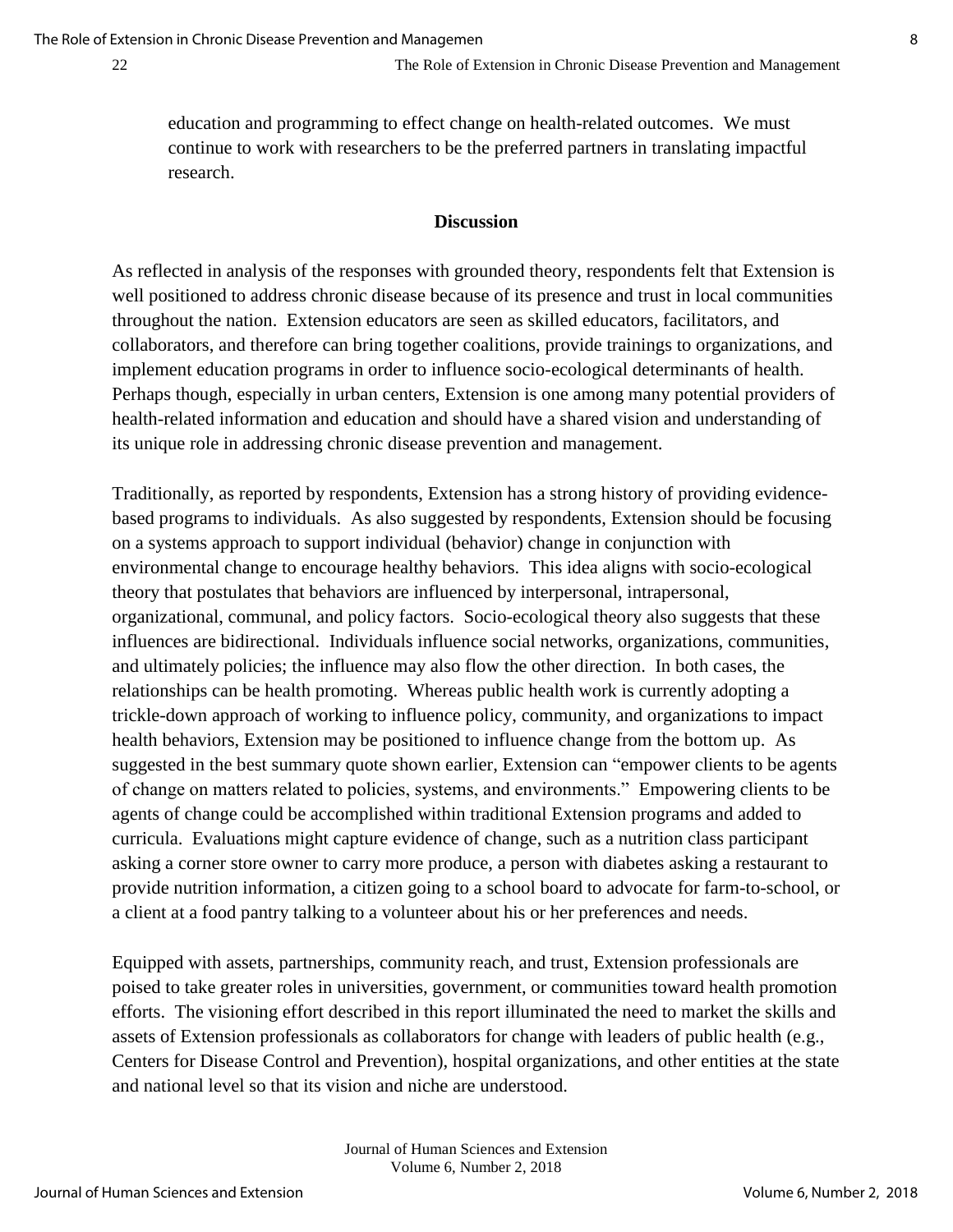Extension professionals working in the area of Family and Consumers Sciences or Health Sciences should articulate a shared long-range outcome toward chronic disease prevention and management. Having a sense of what current Extension professionals see as strengths can help leaders align these perceived strengths with where they want to guide Extension. By its nature though, Extension is decentralized and is often not guided by national priorities. Although local trust and relevance are viewed as strengths, establishing a national shared vision will help Extension be successful in more competitive environments for public resources and grants. This vision will help to ensure continued growth and progress for the next 100 years.

#### **Summary**

This paper describes the responses of Extension professionals to an open-ended question about the future role of the Cooperative Extension Service in chronic disease prevention and management. Although our sample might not have been representative of Extension professionals, the research intention was to qualitatively describe shared perspectives. More work will be needed to understand and communicate a shared vision. Dialogue and engagement with other program areas such as community development, agriculture and natural resources, and youth development will further build on this work and align with Extension's Health and Wellness Framework.

### **References**

- Albright, K. S. (2004). Environmental scanning: Radar for organizational success. *Information Management Journal*, *38*(3), 38–45.
- Braun, B., Bruns, K., Cronk, L., Kirk Fox, L., Koukel, S., Le Menestrel, S., . . .Warren, T. (2014). *Cooperative Extension's National Framework for Health and Wellness*. Retrieved from https://nifa.usda.gov/resource/national-framework-health-and-wellness
- Bronfenbrenner, U. (1979). *Ecology of human development: Experiments by nature and design*. Cambridge, MA: Harvard University Press.
- Centers for Disease for Disease Control and Prevention. (2017). *Chronic disease overview*. Retrieved from https://www.cdc.gov/chronicdisease/overview/index.htm
- Charmaz, K. (2006). *Constructing grounded theory: A practical guide through qualitative analysis*. Thousand Oaks, CA: Sage.
- Choo, C. W. (2001). *Information management for the intelligent organization: The art of*  scanning the environment (3<sup>rd</sup> ed.). Medford, NJ: Information Today, Inc.
- Corbin, J. M., & Strauss, A. (1990). Grounded theory research: Procedures, canons, and evaluative criteria. *Qualitative Sociology*, *13*(1), 3–21. doi:10.1007/BF00988593
- Denzin, N. K., & Lincoln, Y. S. (2011). Introduction: The discipline and practice of qualitative research. In N. K. Denzin & Y. S. Lincoln (Eds.), *The SAGE handbook of qualitative*  research (4<sup>th</sup> ed., pp. 1–21). Los Angeles, CA: Sage.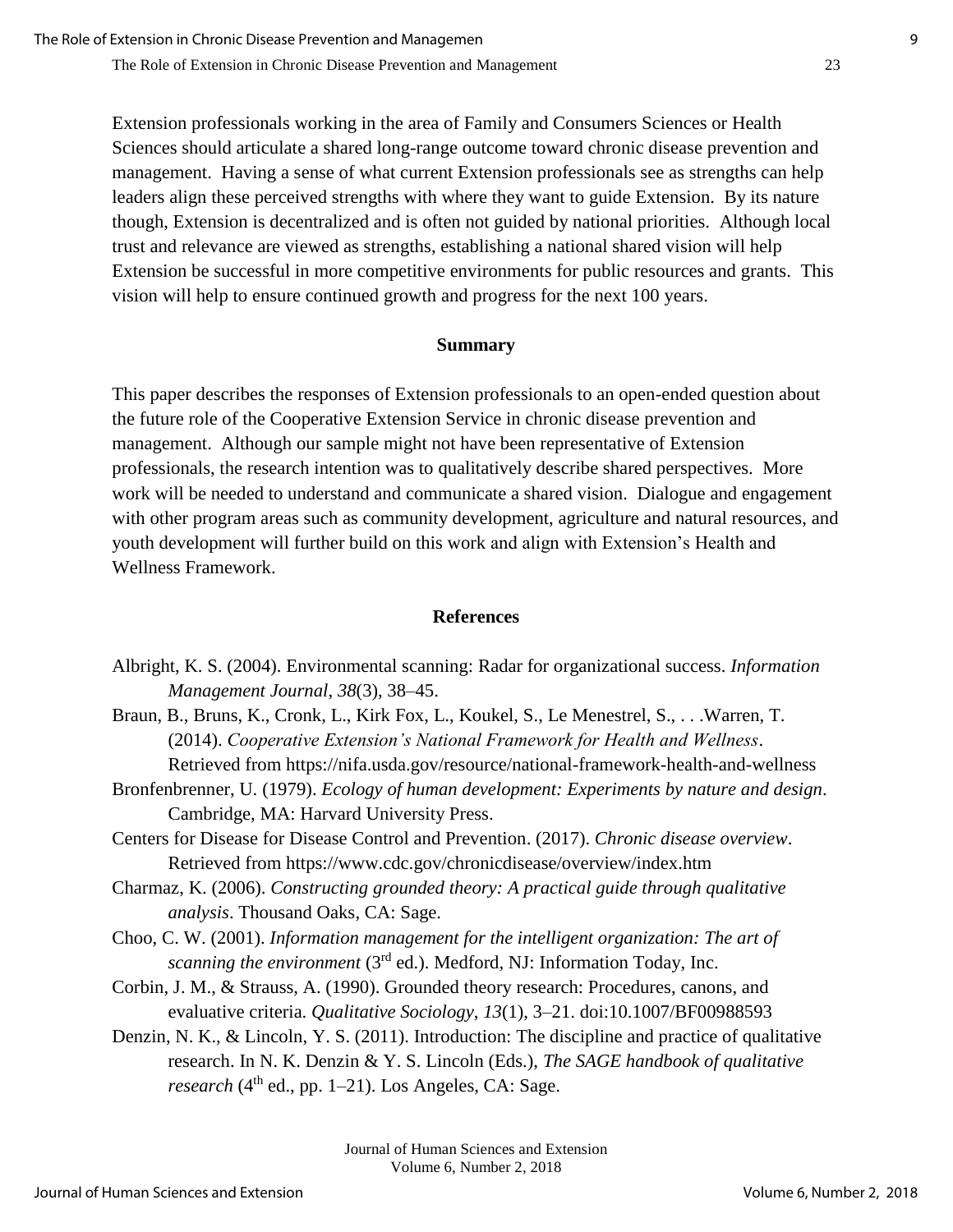Doll, R. (1985). *The value of preventive medicine*. London, England: Pitman.

Flick, U. (2014). *An introduction to qualitative research* (5th ed.). Thousand Oaks, CA: Sage.

- Gerteis, J., Izrael, D., Deitz, D., LeRoy, L., Ricciardi, R., Miller, T., & Basu, J. (2014). *Multiple chronic conditions chartbook* (AHRQ Publications No, Q14-0038). Rockville, MD: Agency for Healthcare Research and Quality.
- McKenna, M., & Collins, J. (2010). Current issues and challenges in chronic disease control. In P. L. Remington, R. C. Brownson, & M. V. Wegner (Eds.), *Chronic disease epidemiology, prevention, and control* (3rd ed., pp. 1-26). Washington, DC: APHA Press.
- U.S. Department of Health and Human Services, Office of Disease Prevention and Health Promotion. *Healthy People 2020.* (2017). Retrieved from https://www.healthypeople.gov/2020/About-Healthy-People/History-Development-Healthy-People-2020.htm
- Ward, B. W., Schiller, J. S., & Goodman, R. A. (2014). Multiple chronic conditions among US adults: A 2012 update. *Preventing Chronic Disease, 11*. doi:10.5888/pcd11.130389

*Dan Remley,* MSPH, PhD, is an Assistant Professor, and Field Specialist for Ohio State University Extension. Dr. Remley's areas of specialization are food insecurity, diabetes education, and healthy food systems.

*David Buys,* PhD, MSPH, CPH, is the State Health Specialist at the Mississippi State University Extension Service and Assistant Research and Extension Professor in the Department of Food Science, Nutrition, and Health Promotion.

*Linda Cronk,* MA, is an Extension Educator with Michigan State University Extension. Ms. Cronk's specializations are Extension health research, disease prevention and management.

*Valerie B. Duffy,* PhD, RD, is the Professor and Director of the Graduate Program in Allied Health Sciences within the Department of Allied Health Science, College of Agriculture, Health, and Natural Resources at the University of Connecticut. Dr. Duffy's areas of specialization are public health nutrition, dietary behaviors, obesity, and the psychobiology of eating.

*Julie Garden-Robinson,* PhD, is Professor and Extension Food and Nutrition Specialist at North Dakota State University. Dr. Garden-Robinson's areas of specialization are nutrition and food safety.

*Marcel Horowitz,* MS, MCHES, Healthy Youth, Families, and Communities Advisor, University of California Cooperative Extension. Ms. Horowitz supports the UC Nutrition Education Program and the 4-H Youth Development Program in Yolo County, California. Her expertise